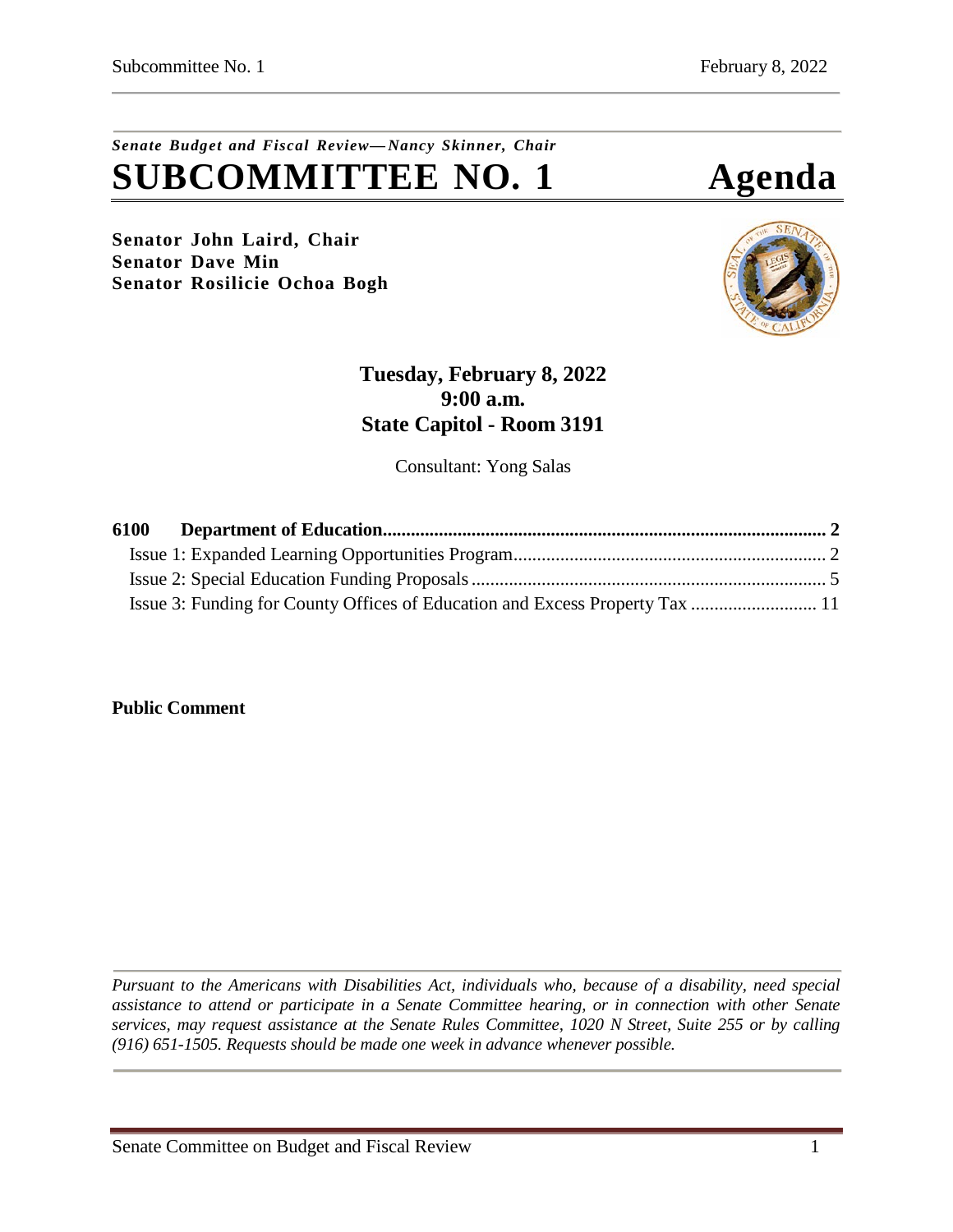## <span id="page-1-0"></span>**6100 DEPARTMENT OF EDUCATION**

#### <span id="page-1-1"></span>**Issue 1: Expanded Learning Opportunities Program**

#### **Panel.**

- Álvaro Meza, Assistant Superintendent/Chief Business Official, Gilroy Unified School District
- Amanda Reedy, Program Administrator, Gilroy Unified School District
- Lina Grant, Department of Finance
- Michael Alferes, Legislative Analyst's Office
- Michael Funk, California Department of Education

## **Background.**

**After School Education and Safety Program.** Proposition 49 of 2002 established the After School Education and Safety (ASES) Program, and supported local after school education and enrichment programs with a continuous appropriation of up to \$550 million each year for ASES, which would depend on the growth in the General Fund outside of Proposition 98. No more than 1.5 percent of these funds is available to the Department of Education for technical assistance, evaluation, and training services. These programs are created through partnerships between schools and the local community to provide resources to support literacy, academic enrichment, and activities for students in kindergarten through ninth grade. ASES programs must include an educational and literacy element that provides tutoring or homework assistance, as well as an educational enrichment element.

The ASES program supports over 4,000 elementary and middle schools offering afterschool and summer programs to more than 400,000 students daily. The ASES program had a guaranteed funding level of \$550 million annually through Proposition 49. The 2017-18 budget included an additional \$50 million in ongoing funding for the ASES program, bringing total guaranteed ongoing funding levels to \$600 million which is then distributed on a per-pupil basis to schools with at least 50 percent of elementary, middle, or junior high school students who are eligible for free or reduced cost meals.

**21st Century Community Learning Centers (CCLC).** The 21st CCLC is a federal program that supports community learning centers providing academic enrichment opportunities during nonschool hours for children, particularly students who attend high-poverty and low-performing schools.

The No Child Left Behind Act of 2001 was signed into law in January 2002, authorizing the California Department of Education to administer California's 21<sup>st</sup> CCLC Program. This stateadministered, federally funded program provides five-year grant funding to establish or expand before-and after-school programs that provide transitional kindergarten through twelfth-grade students with academic enrichment opportunities and supportive services to help the students meet state and local standards in core content areas.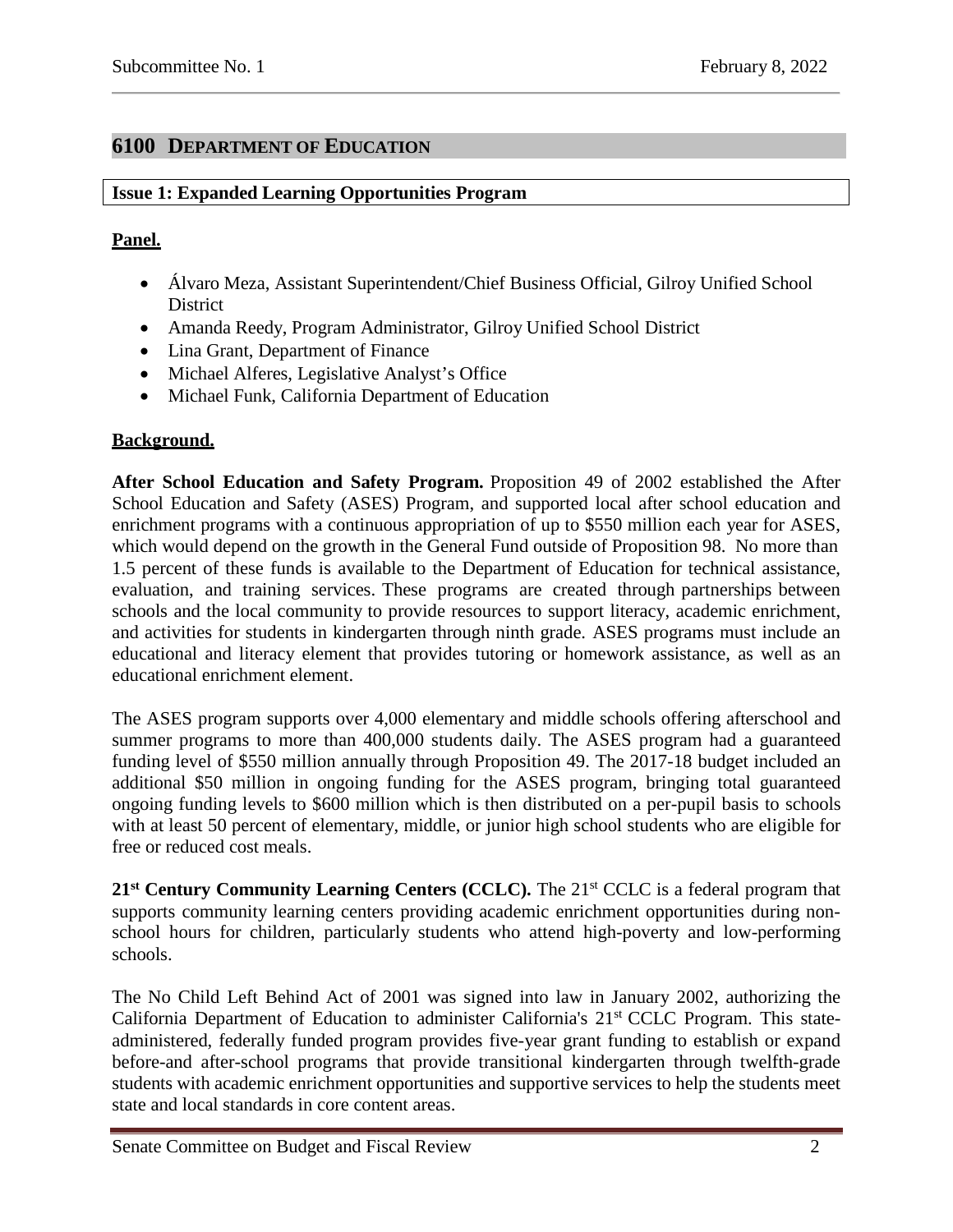Community learning centers must offer families of these students literacy and related educational development. Centers – which can be located in elementary or secondary schools or other similarly accessible facilities – provide a range of services to support student learning and development, including tutoring and mentoring, homework help, academic enrichment, and community service opportunities, as well as music, arts, sports and cultural activities.

In California, this funding is broken into two:  $21<sup>st</sup>$  CCLC serves students in transitional kindergarten through ninth grade. After School Safety and Enrichment for Teens (ASSETs) serves students in high school.

**Expanded Learning Opportunities Grant.** The 2021 Budget included \$4.6 billion in Expanded Learning Opportunities Grants that was provided to local educational agencies proportionate to each agency's share of the Local Control Funding Formula allocation. These funds are for local educational agencies to provide supplemental instruction and support to students. Specified uses included extended instructional learning time, accelerated learning strategies, summer school, tutoring or one-on-one support, professional development, and social-emotional wellbeing supports, among others.

**Expanded Learning Opportunities Program.** In addition to the Expanded Learning Opportunities Grant, the 2021 Budget established the Expanded Learning Opportunities Program to provide students access to after school and intersessional expanded learning opportunities for nine hours of developmentally appropriate academics and enrichment activities per instructional day and for six weeks each summer. Classroom-based local educational agencies are allocated funds based on their enrollment of unduplicated pupils (low-income, foster youth, and English learners) in grades TK through sixth grade.

For the 2021-22 fiscal year, local educational agencies with unduplicated enrollment at 80 percent or more of total enrollment receive a higher rate. The budget provided \$754 million in one-time Proposition 98 funding and, combined with funds allocated in the budget act, a total of \$1.75 billion was provided for this program in the 2021-22 fiscal year. Subject to future appropriations, the program is intended to grow to provide funding of \$2,500 per unduplicated pupil, and reach a total scale of \$5 billion in annual funding. In the 2021- 22 school year, local educational agencies must offer specified expanded learning to all pupils in grades TK through sixth on school days and for at least 30 non-school days during intersessional periods, and provide access to these services to at least fifty percent of unduplicated enrollment in the specified grade span.

Beginning with the 2022-23 fiscal year, local educational agencies with an unduplicated pupil percentage of 80 percent or above must offer expanded learning opportunity program services to all of its students and provide access to services to any student in kindergarten through sixth grade whose parent or guardian requests it. Local educational agencies with an unduplicated pupil percentage below 80 percent are required to offer it to all of its K-6 unduplicated students and provide program access to at least 50 percent of its unduplicated population. Funds provided to local educational agencies for the Expanded Learning Opportunities Program in the 2021-22 fiscal year must be used to develop an expanded learning opportunity program or provide services in accordance with program requirements, and may also be used in the 2022-23 fiscal year.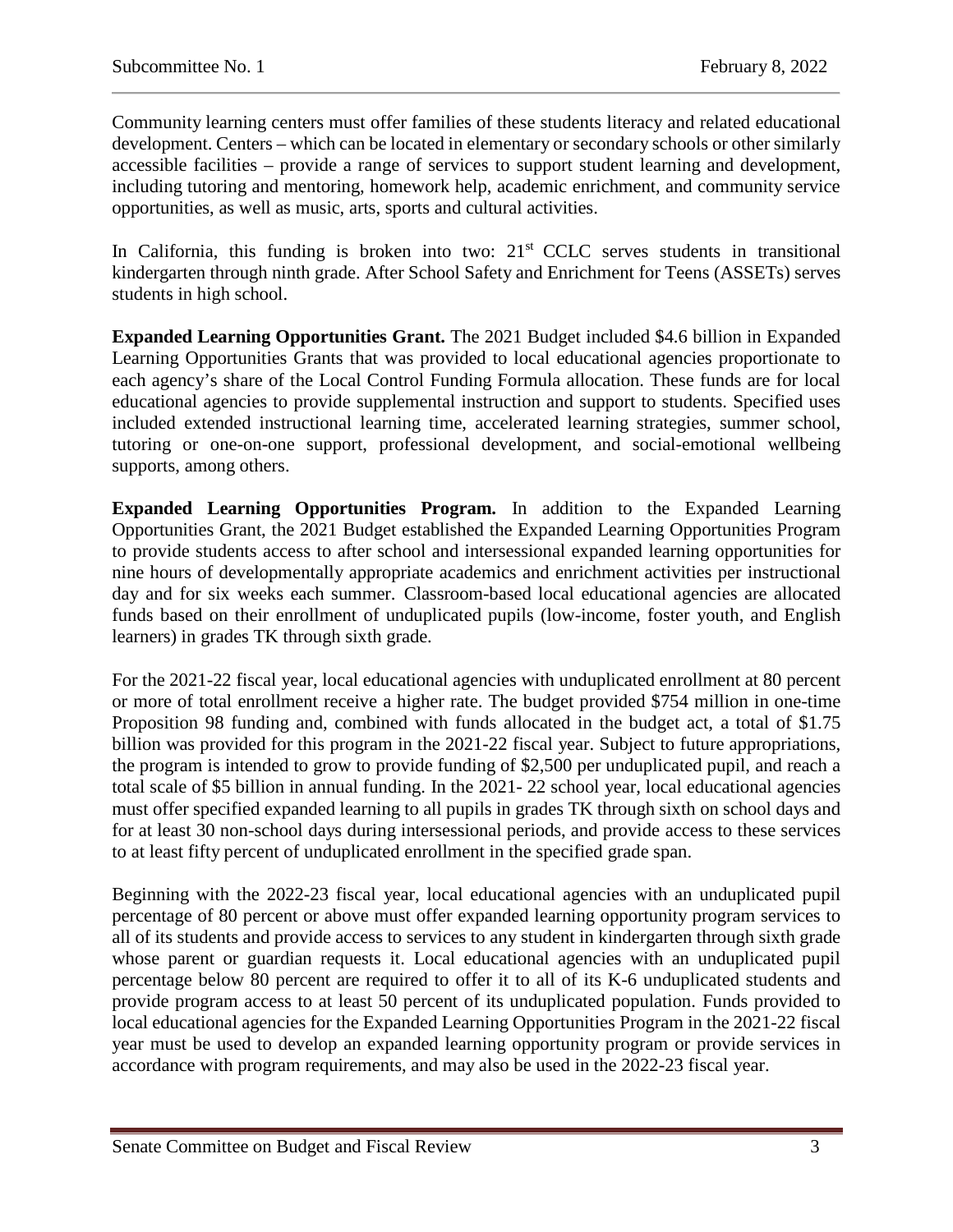Local educational agencies are allowed to incorporate all three programs and funding streams – ASES, 21<sup>st</sup> CCLCs, and the Expanded Learning Opportunities Program – into one comprehensive program for its communities. For example, unduplicated students who are counted towards ASES program funding are allowed to be counted towards the expanded learning program requirements, and funds provided through the expanded learning opportunities program are allowed to be used for the local match in ASES. However, ASES and 21<sup>st</sup> CCLC are funded at the school site level, while the expanded learning opportunity program funds are allocated to local educational agencies.

However, participation in ASES or 21<sup>st</sup> CCLC is contingent upon eligibility and available funding – according to the California Department of Education, 4,231 schools participate in ASES, 399 schools participate in 21<sup>st</sup> Century Elementary/Middle program, and 322 schools participate in 21<sup>st</sup> CCLC ASSETs. 374 sites are dual-funded, and receive both ASES and 21<sup>st</sup> CCLC funding.

#### **Governor's Budget Proposal.**

The proposed budget includes an additional \$3.4 billion ongoing Proposition 98 General Fund for the Expanded Learning Opportunities Program, increasing per pupil funding for the program to \$2,500 for local educational agencies with an unduplicated pupil percentage equal to or greater than 75 percent, and an estimated \$2,027 for those that are below 75 percent. Additionally, it would extend the grace period for which local educational agencies would be required to implement the program from 2022-23 to 2023-24. The proposal also defines prorated penalties for local educational agencies that fail to offer or provide access to expanded learning opportunity programs by based on the number of students not offered or provided access, or failure to maintain the required number of days or hours.

The Budget also proposes \$937 million one-time Proposition 98 General Fund to support Expanded Learning Opportunities Program infrastructure, with a focus on integrating arts and music programming into the enrichment options for students.

Finally, the Budget continues one-time reimbursement rate increases (at a cost of \$148.7 million ongoing Proposition 98 General Fund) from the 2021 Budget Act for the After School Education and Safety and 21st Century Community Learning Centers programs.

#### **Suggested Questions.**

- DOF: How did the Administration determine that the threshold for local educational agencies to offer expanded learning opportunity programs to all of its pupils be expanded to a 75 percent unduplicated pupil percentage, and not another percentage?
- DOF/LAO/CDE: Do we know how many school districts do not currently have any ASES or 21st Century CLC programs? What kind of resources or support are provided for those districts who do not have ASES/21<sup>st</sup> Century CLC in place?
- DOF/CDE: Could you please describe the alignment between the three programs?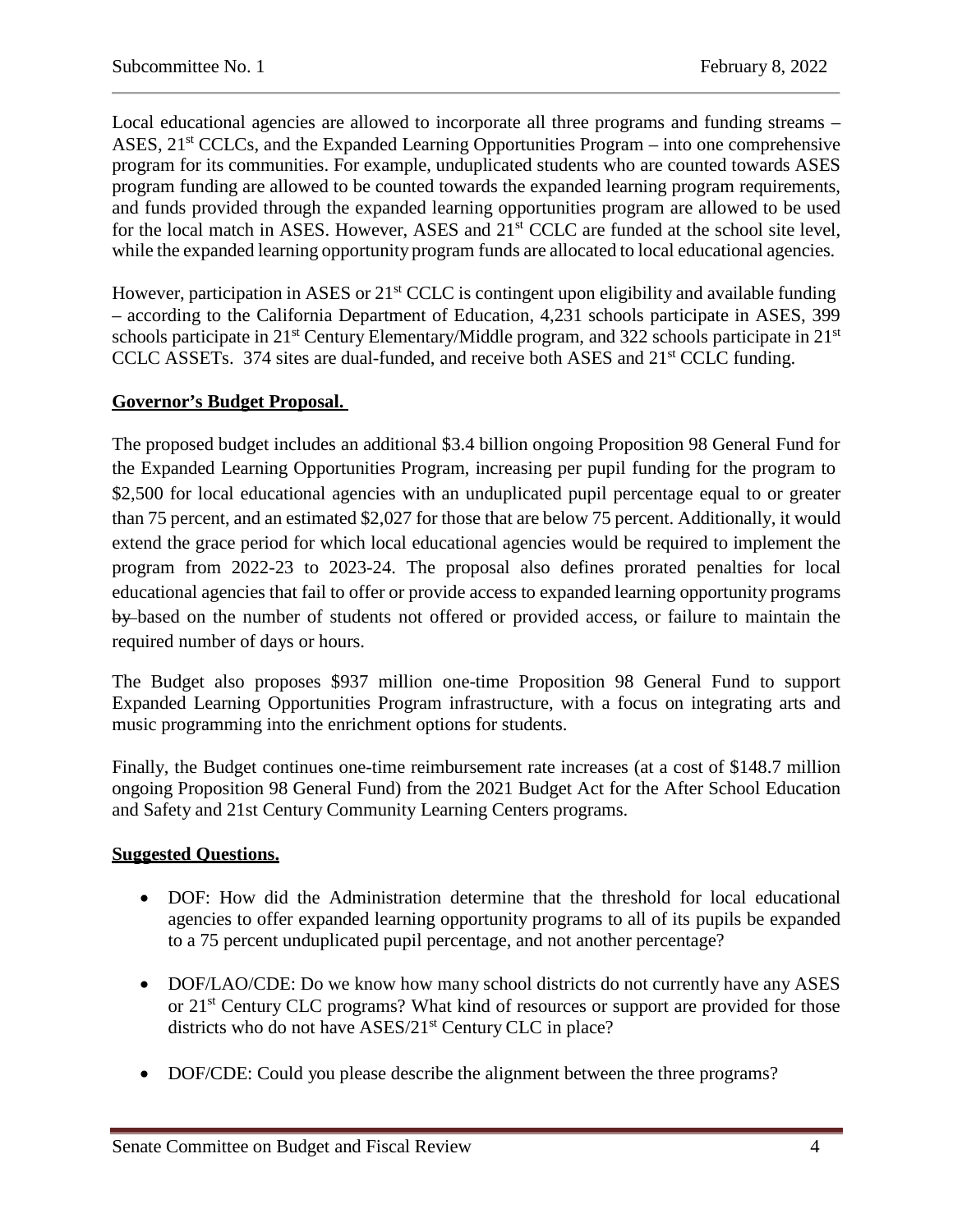• Gilroy Unified: What types of systemic improvements to the expanded learning framework would you recommend to help you and other school districts be successful?

#### **Staff Recommendation.** Hold open.

#### <span id="page-4-0"></span>**Issue 2: Special Education Funding Proposals**

#### **Panel.**

- Liz Mai, Department of Finance
- Amy Li, Legislative Analyst's Office
- Heather Calomese, California Department of Education

#### **Background.**

Children with developmental delays or physical impairments may need intervention or supports of some form and are eligible to receive supportive services through a variety of programs. Once a child enters the public school system, typically at age five, the school district of residence provides both education services and eligible special education supports and services for identified disabilities that would otherwise hinder a child from receiving a "free and appropriate public education." For infants, toddlers, and preschool aged children (generally ages zero to five), families may need to navigate a variety of programs to meet the educational and developmental needs of their children. Once a child enters the public school system, the child is eligible to receive services through age 21.

"Special education" describes the specialized supports and services that schools provide for students with disabilities under the provisions of the federal Individuals with Disabilities Education Act (IDEA). Federal special education laws originally enacted in 1975 and reauthorized as IDEA in 2004, require states to provide early intervention services for infants and toddlers and schools to provide "specially designed instruction, and related services, at no cost to parents, to meet the unique needs of a child with a disability." The law requires the provision of these special supports and services to students with exceptional needs from age 0 to age 22, or until they graduate from high school with a diploma.

Children with disabilities who are younger than age five and are not yet in school settings receive supports and services in different ways. For infants and toddlers (ages zero to three years old), an individualized family service plan is created and services are generally provided by regional centers. These centers are non-profit agencies overseen by the Department of Developmental Services. However, a small percentage of infants and toddlers with special needs are served by school districts. A small number of school districts that had historically served these children were grandfathered into the current system and currently serve approximately 5,000 children. In addition, schools serve a small number of infants and toddlers (approximately 1,000) who have only a hearing, visual, or orthopedic (HVO) impairment. The state's federal IDEA plan required HVO-related services to be provided by the schools if an HVO impairment is the child's only disability. Once a child reaches age three, the responsibility for serving children with disabilities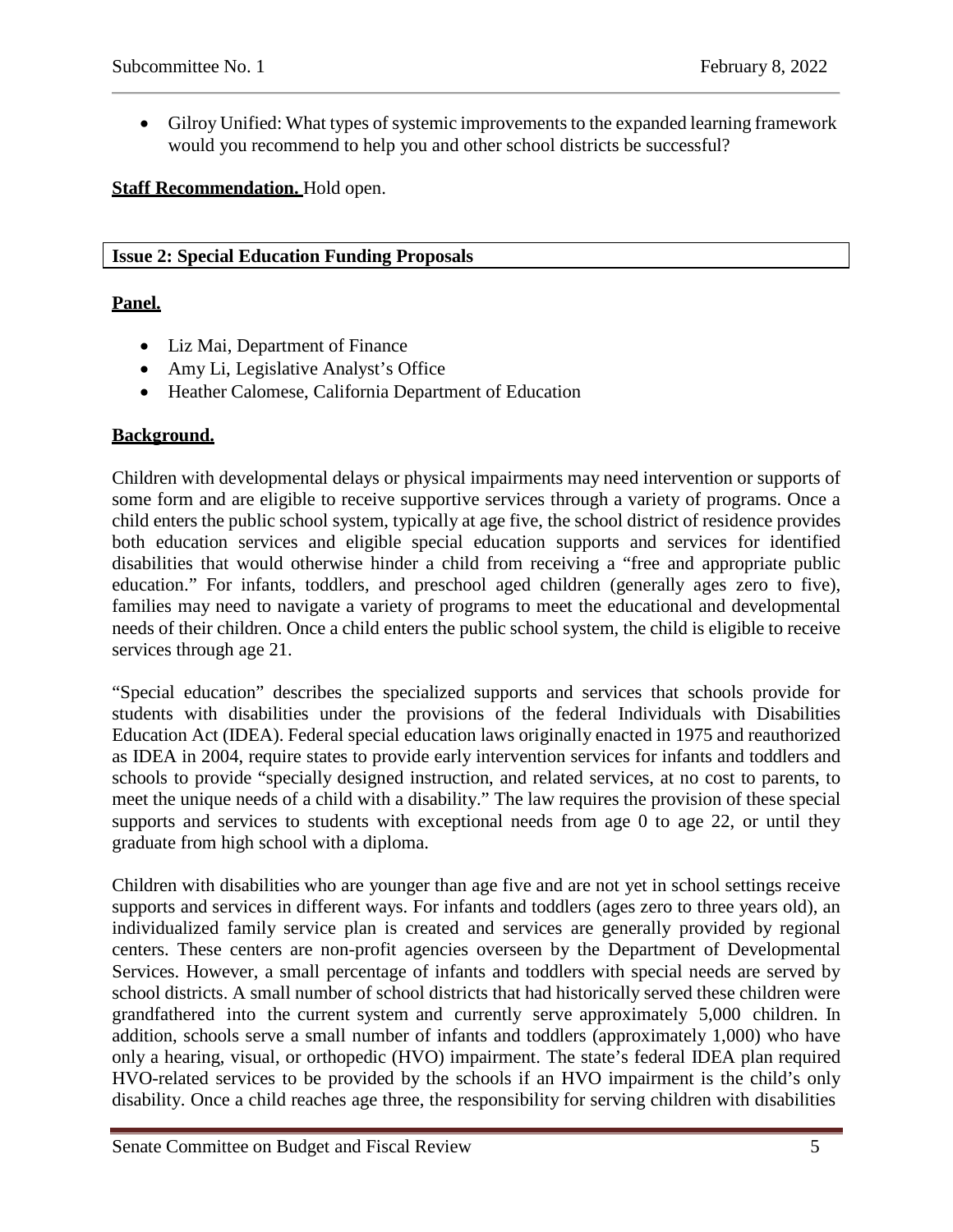is transferred to the school district of residence and regional centers are required to work with school districts during this transition.<sup>1</sup> Through regional centers and school districts, the state also operates a child-find system to identify children for evaluation for early intervention and special education eligibility.

To determine a child's eligibility for special education, schools must conduct a formal evaluation process within a prescribed timeline. If it is determined that a child is an eligible student with disabilities, a team including special education staff, school staff, parents, and other appropriate personnel meet to develop an individualized education program (IEP) to define the additional special education supports and services the school will provide. Each student's IEP differs based on his or her unique needs. Specialized academic instruction is the most common service that schools provide. This category includes any kind of specific practice that adapts the content, methodology, or delivery of instruction to help students with disabilities access the general curriculum. Other commonly provided services include speech and language, physical and occupational therapy, behavioral support, and psychological services. Educationally-Related Mental Health Services are specific mental health services provided to students who qualify for special education services, present with social-emotional needs that have not responded to lower levels of intervention, and impact their ability to learn or benefit from their special education program.

Federal law also dictates that students must receive a Free Appropriate Public Education in the Least Restrictive Environment. This means that to the greatest extent possible students with disabilities are to receive their education in the general education environment with peers without disabilities. WestEd, and funded by the California Department of Education, released a report in November 2021 titled *California Special Education Governance and Accountability Study.* The report found that California has among the country's lowest rates for including students with an IEP in general education for at least 80 percent of the school day and had among the highest rates for including these students less than 40 percent of the school day. The lowest levels of inclusion are for Black and Latino students, regardless of disability category.

In 2018-19, 795,047 children, ages 0-22 received special education under the provisions of IDEA in California. This represents approximately 12.5 percent of the total state student population. Specific learning disabilities is the most common disability category for which students are identified, followed by the disability category of speech and language impairments. In recent years, the disability category of autism moved in to the position of third highest category. This is after a decade of increased incidence – now comprising nearly 14 percent of the students with disabilities student population. Different types of disabilities are more prevalent at different ages. For example, speech impairments are most common in earlier grades, while learning disorders are generally identified later in a child's educational career. Schools integrate services and supports into the regular school day for transitional kindergarten through grade 12 students. For children ages 3-5 years old not yet attending school or who are served in an early care setting, preschool, or at home, the school district of residence provides services that may occur at the child's education or care setting, or at a facility designated by the school district. These services are in addition to

<sup>1</sup> Legislative Analyst's Office, *Evaluating California's System for Serving Infants and Toddlers with Special Needs,* January 4, 2018.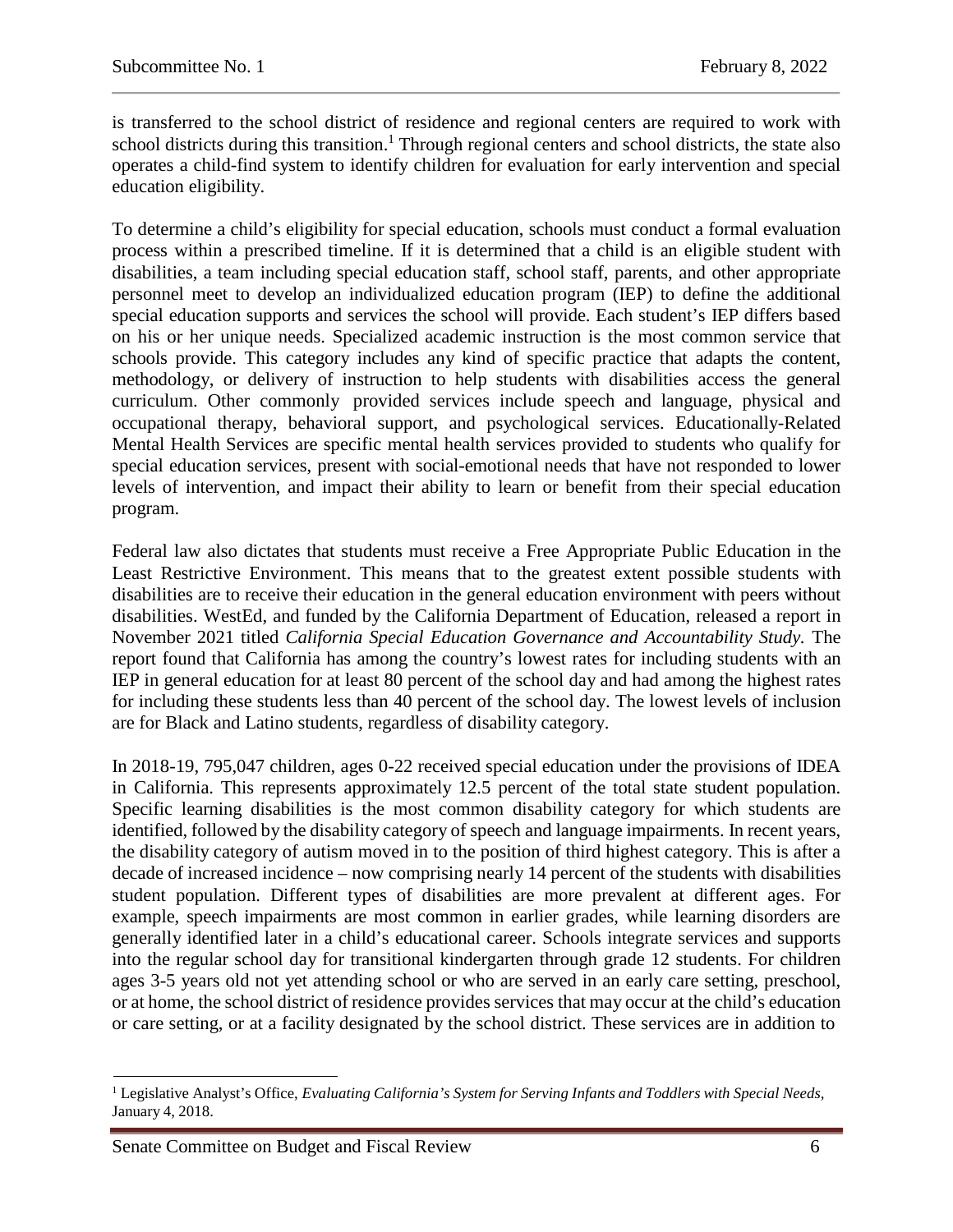the early education and child care services children may be receiving if they are enrolled in one of the state or federally-funded programs or in some other early education or care setting.

**Special Education Local Plan Areas (SELPAs) and Fund Distribution**. State and Federal special education funding is distributed regionally through 134 Special Education Local Plan Areas (SELPAs) to school districts and charter schools in the state. Most SELPAs are collaborative consortia of nearby districts and charter schools, although some large districts have formed their own single district SELPAs, while five SELPAs consist of only charter schools.

California relies primarily on a "census–based" funding methodology that allocates special education funds to SELPAs based on the total number of students attending, regardless of students' disability status. This funding model, often referred to as the AB 602 formula, after the implementing legislation (AB 602 [Davis and Poochigian], Chapter 854, Statutes of 1997), implicitly assumes that students with disabilities and associated special education costs are relatively equally distributed among the general student population and across the state. The amount of per–pupil funding each SELPA receives varies based on historical factors. After receiving its allocation, each SELPA develops a local plan for how to allocate funds to the school districts and charter schools in its region based on how it has chosen to organize special education services for students with disabilities. The ADA used to calculate the AB 602 formula is based on enrollment in grades kindergarten through grade 12 (including transitional kindergarten). Although SELPAs are serving 3-5 year olds, they do not receive any additional funding under the AB 602 formula for these children, with the exception of funds provided in 2019-20. Federal funds are available for regional center services and a small amount (about \$100 million) is available for preschool services.

State and federal special education categorical funding totals over \$6 billion annually. California's model for serving special education services reflects that school districts first use their general purpose, LCFF funds to meet the needs of all students, including those with disabilities, and then use a combination of state and federal special education funding and other local general purpose funds to cover the costs of additional services students with disabilities may need. While it is difficult to measure the amount of additional resources school districts provide from other areas of their budget for special education, according to a report by the Legislative Analyst's Office, state and federal funding cover approximately one-third of the additional cost of special education, with school districts covering the remaining costs from other fund sources.<sup>2</sup> In recent years, the costs of special education have risen due to schools identifying higher numbers of students with disabilities, and similar to general education, due to rising salary and benefit costs for teachers of special education students.

#### **Recent Budget Actions**

**2019 Budget.** The 2019-20 budget included a total increase of \$645 million in ongoing Proposition 98 General Fund for special education. Of this, \$152.6 million was provided to increase base special education funding rates to ensure that all SELPAs receive at least the statewide target rate (approximately \$557 per ADA in 2019-20) under the existing AB 602 funding formula.

<sup>2</sup> Legislative Analyst's Office, *Overview of Special Education Funding Models*, December 2021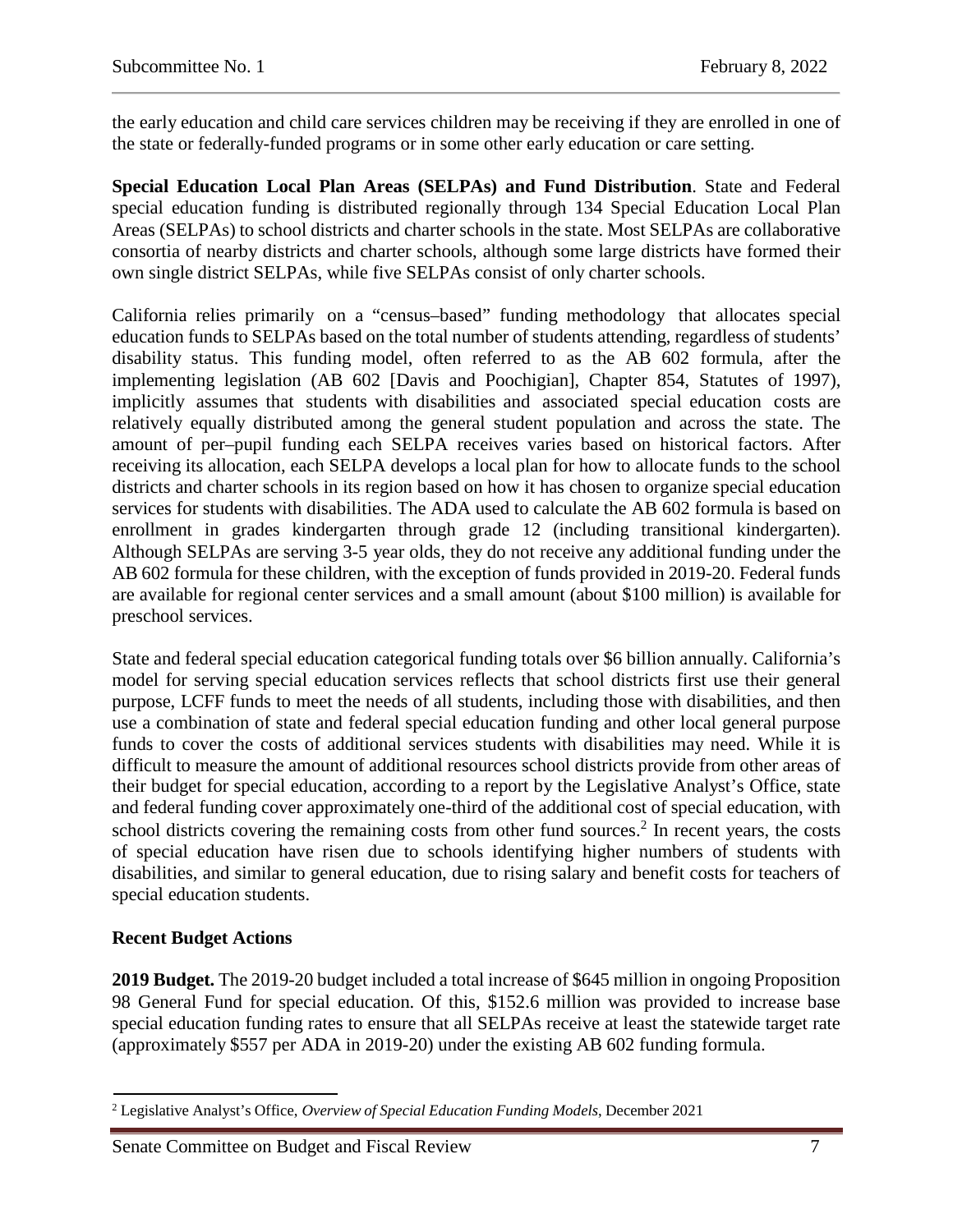The remaining \$492.7 million created the Special Education Early Intervention Preschool grant, provided to school districts based on the number of three through five-year olds with exceptional needs. This provided approximately \$9,010 per child. These funds were unrestricted. Therefore school districts could use these for any special education purpose. LEAs, school districts, county offices of education, and charter schools could use these to fund special education services that were previously paid for with their general operations funding (including services provided to 3-5 year olds), freeing up funds for other school district needs.

The 2019-20 budget also included language to specify that the increase in the statewide funding rate and early interventions be allocated in a one-time manner and future allocation methodologies would be contingent upon the passage of legislation in the 2020-21 budget to reform the special education system to improve outcomes for students.

**2020 Budget.** The 2020-21 budget created a new special education funding formula, commencing with the 2020-21 fiscal year, that provides Special Education Local Plan Areas (SELPAs) with the greater of \$625 per average daily attendance or the per ADA rate the SELPA received in 2019-20, and applies a cost-of-living-adjustment (COLA) in future years to the statewide base rate. A COLA was not provided in the 2020-21 fiscal year. The budget provided an additional \$645 million in ongoing Proposition 98 funds for special education. Of this, \$545 million increased the statewide base rate for special education funding and \$100 million was provided to increase per pupil rates to support students with low incidence disabilities.

**2021 Budget.** The 2021-22 budget included several investments for special education, including: \$397 million to increase base special education funding rates for all Special Education Local Plan Areas (SELPAs), \$450 million in one-time Proposition 98 funds to SELPAs for purposes of providing learning recovery support pupils, and \$100 million one-time Proposition 98 funds for alternative dispute resolution. The budget also includes language to specify that the ongoing appropriation of funds for Special Education programs, in the 2022-23 fiscal year, is contingent upon notice from the Director of Finance to the Joint Legislative Budget Committee that trailer bill legislation for the Budget Act of 2022 makes statutory changes designed to improve the academic outcomes of individuals with exceptional needs, that may include changes to special education funding formulas, expansions of early intervention and inclusive practices, and other changes as a result of ongoing studies.

#### **Governor's Budget Proposal.**

The proposed budget includes \$500 million ongoing Proposition 98 General Fund for the special education funding formula, paired with the following changes to special education:

- Changes to the special education funding formula to calculate special education base funding allocations at the local educational agency level rather than the SELPA level.
- Consolidate two special education extraordinary cost pools into a single cost pool to simplify the current funding formula.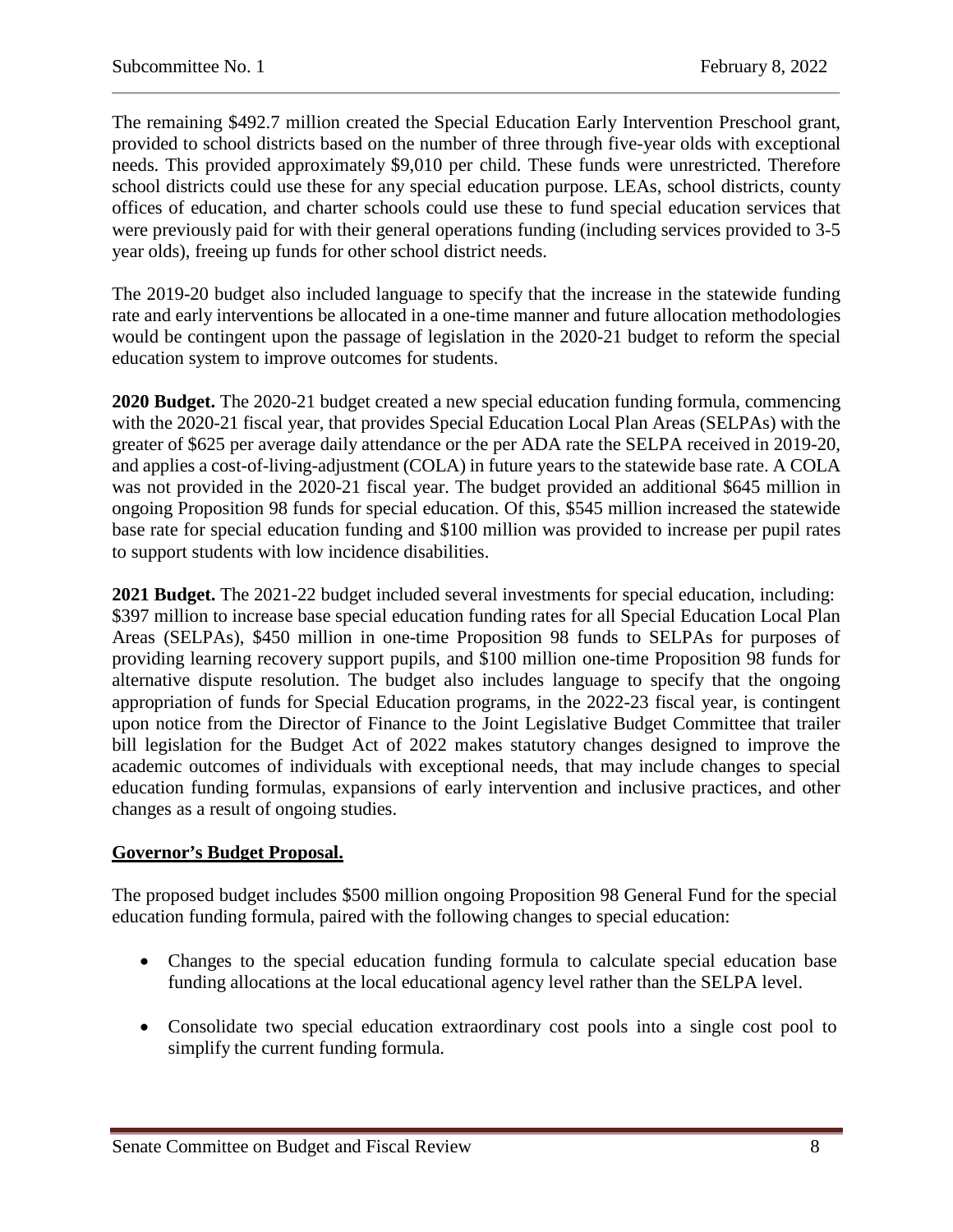- Allocate Educationally-Related Mental Health Services funding directly to local educational agencies rather than to SELPAs.
- Develop a Special Education Addendum to the Local Control and Accountability Plan that will support inclusive planning and linking special education and general education planning, so parents of students with disabilities have a defined role in the Local Control and Accountability Plan development process.
- Focusing a special education resource lead on Individualized Education Programs (IEPs) best practices, and establishing an expert panel to continue the work of creating a model IEP template.
- Establish an alternate diploma and a workgroup to explore alternative coursework options for students with disabilities to demonstrate completion of state graduation requirements.

#### **Legislative Analyst's Office.**

The Legislative Analyst's Office provides the following recommendations on the Administration's proposals on special education:

*Recommend Adopting Proposed Base Rate Increase.* Given historical statewide increases in special education costs, we think using growth in Proposition 98 funding to provide special education base rate increases is a prudent way to address local cost pressures. This approach would reduce the need for LEAs to rely on local general purpose funding to cover growing costs. Furthermore, the base rate augmentation helps to offset reductions in special education funding that are driven by decreases in overall attendance. (The base rate formula is tied to overall student attendance, which has been declining for several years.)

*Formula Modification Provides Additional Funding Buffer for Some SELPAs.* The proposed formula modification would benefit SELPAs that include a mix of growing and declining member LEAs. (The proposed change would have no effect on SELPAs where all members are declining or growing, or on single LEA SELPAs.) Under current law—where attendance is calculated at the SELPA level—a member district with growing attendance could have their gains offset by another member district with declining attendance. By contrast, the Governor's proposed approach would provide additional funding to reflect growth within a specific district, even if overall attendance in a SELPA is declining. We think this is a reasonable approach, as it provides additional cushion for SELPAs with some member LEAs experiencing declining enrollment. Depending on how funds are allocated within the SELPA, this cushion could allow growing districts to receive more special education funding without requiring reductions to districts experiencing attendance declines.

*Recommend Setting Clear Expectations and Time Lines for Activities Related to Previous Work Groups*. The proposed activities to continue work from previous work groups lack specific time lines. For instance, the Governor's proposal does not specify a date by which the alternative coursework and activities for an alternate pathway to a diploma must be finalized or made available to teachers. In the report submitted this past October, the alternate pathway work group suggested that districts be allowed to pilot the new alternate pathways as soon as possible, with statewide implementation by 2023-24. It is unclear how the proposed activities would affect this time line.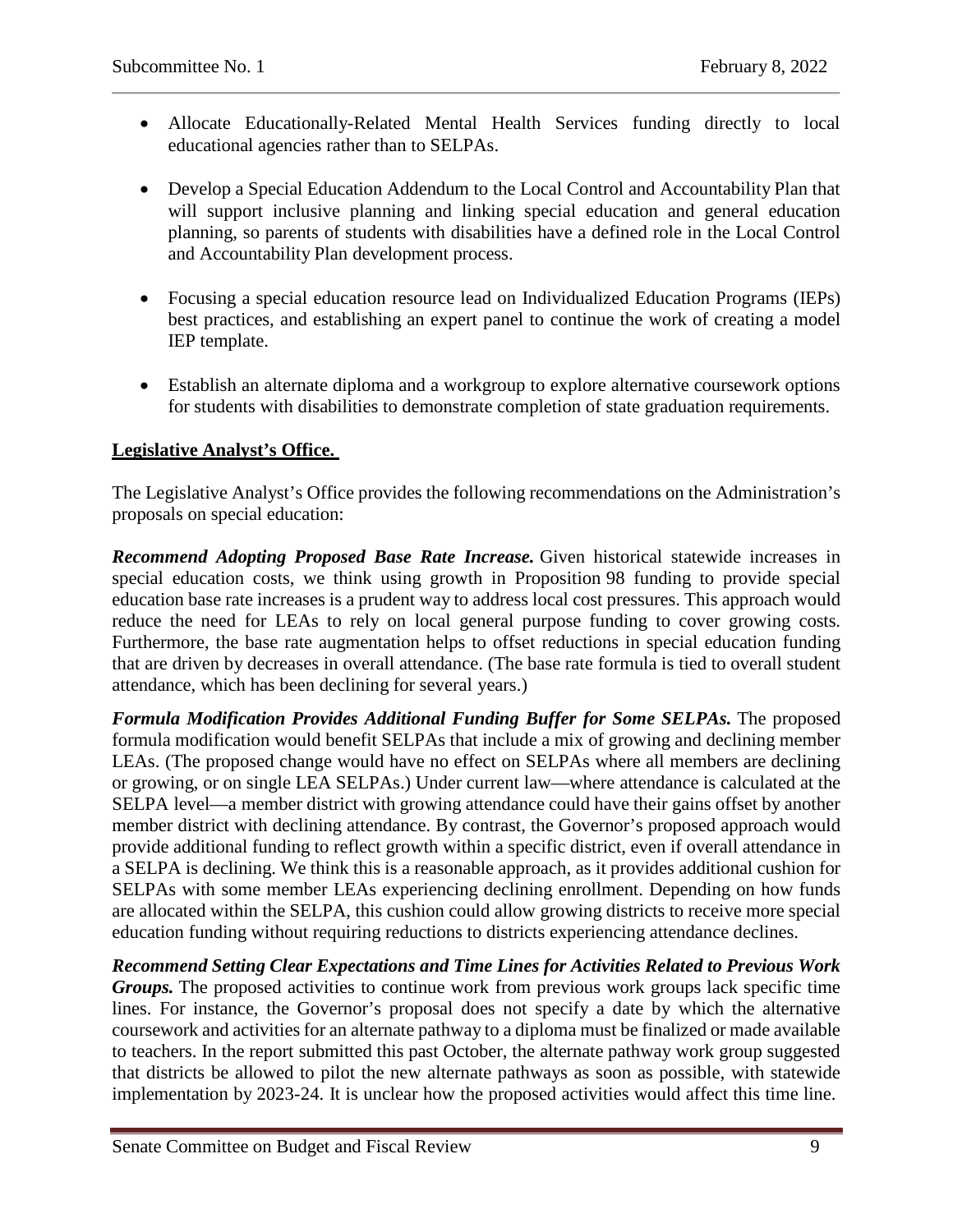Similarly, the administration has no deadline for when stakeholders must convene and refine the statewide IEP template and no expectations for next steps after the template has been refined. Should the Legislature be interested in funding additional activities to implement the recommendations of these work groups, we recommend it specify clear deadlines and reporting requirements to monitor the outcomes of these activities. To ensure these activities result in statewide policy changes, the Legislature may also want to consider setting explicit deadlines for the state to adopt these items. For example, by setting a date by which the State Board of Education must adopt alternate pathways to a diploma.

*Consider the Effects of Mental Health Proposal on Regional Programs and Partnerships.* Before adopting the Governor's proposal, the Legislature may want to better understand how the mental health proposal might impact regionally coordinated programs and partnerships. Although many SELPAs allocate mental health funding directly to their member LEAs, some SELPAs—especially those with smaller member LEAs—retain this funding and operate regional mental health programs on behalf of their members. In some cases, the member LEAs would not receive sufficient funding from the program under the Governor's proposal to hire mental health staff and, hence, likely would still need to combine funds across the SELPA to ensure access to mental health services when required by a student's IEP. Allocating funding directly to LEAs could also affect partnerships with county mental health programs. The state has provided \$235 million one-time and \$10 million ongoing funding for school-county mental health partnerships since 2019-20. Under such a partnership, a SELPA could direct mental health funds to its county mental health department, which then provides widespread student services in schools throughout the county. Allocating funds directly to LEAs could pose challenges for maintaining the existing levels of funding for regional mental health services, or could make managing these programs more administratively burdensome (by requiring counties to develop agreements with each LEA). The Legislature may want to further explore the potential benefits of this proposal and determine whether these benefits outweigh the impact on regional programs or partnerships.

*Impact of Consolidating Extraordinary Cost Pools Unclear.* We are uncertain whether the proposal to consolidate the two existing extraordinary costs pools would have any practical impact. Our understanding is that the administration intends to fund mental health services requests from small SELPAs first, and then make any remaining funding available for high-cost nonpublic school placements. In practice, this is consistent with how the extraordinary cost pools currently operate, because the mental health services funding is rarely exhausted.

*No Concerns With Developing Special Education Addendum or Establishing an IEP Best Practices Resource Lead.* A special education addendum to the LCAP could increase transparency regarding how LEAs spend special education funding and facilitate more local input on actions to support special education students. Designating a resource lead for IEP best practices within the system of support could assist with the implementation a statewide IEP template. The Legislature may want to require the new resource lead be involved in the development of the IEP template, to ensure that statewide technical assistance on IEPs is consistent with the final statewide IEP template.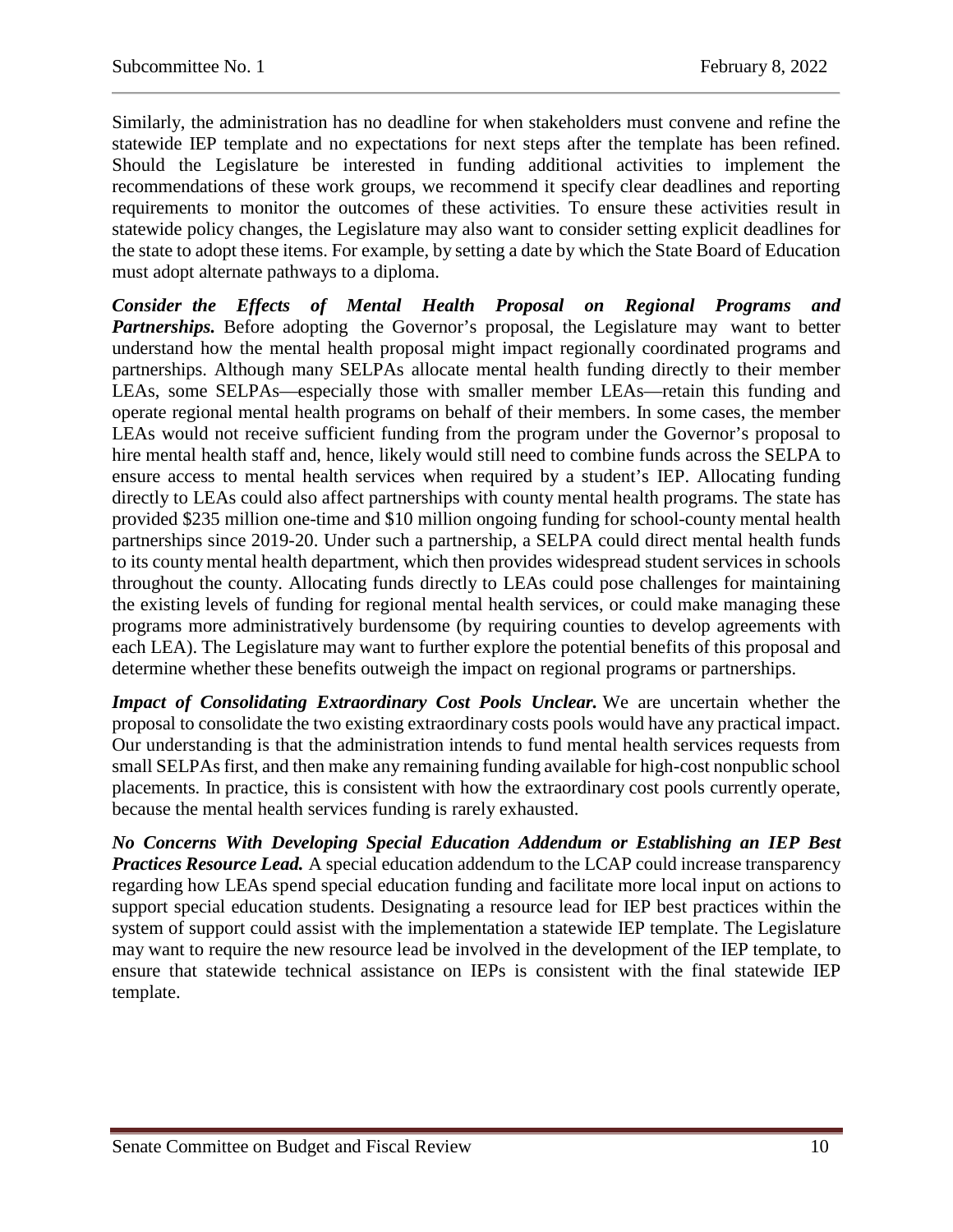#### **Suggested Questions.**

- DOF: Under the Administration's proposal, will be there be notable differences in the role that SELPAs play compared to their role today?
- DOF/CDE: For students in special education whose families have elected to keep them home during the pandemic or had to quarantine due to COVID-19 exposure or infection, what types of supports are available to help address the learning loss? Will any of the additional funding proposed be targeted towards these types of interventions?

#### **Staff Recommendation.** Hold open.

#### <span id="page-10-0"></span>**Issue 3: Funding for County Offices of Education and Excess Property Tax**

#### **Panel**

- Edgar Cabral, Legislative Analyst's Office
- Aaron Heredia, Department of Finance

#### **Background**

**Historical Use of Excess Tax for County Offices of Education (COEs).** Proposition 13 of 1978 capped property taxes and provided the Legislature with full discretion on how the property taxes and excess amounts are spent. The allocation of property taxes was determined in AB 8 (Chapter 282, Statutes of 1979).

Prior to the last recession, COE excess property tax revenue was restricted and used by the state the following fiscal year in the calculation of Proposition 98 minimum guarantee and to offset the cost of apportionments. While these funds remained in county accounts, which allowed them to earn interest on the balance, the funding has always been used by the state to pay for some program or apportionment.

In 2011-12 (AB 114, Statutes of 2011), a one-time change was made that redirected excess property taxes from restricted accounts to help offset the state General Fund cost of trial courts within each county. This change was made permanent effective January 2013.

Currently, excess tax has grown to over \$115 million for 11 COEs (as of 2020-21, most recently available data), and the Department of Finance estimates that this number will grow to \$128 million in 2022-23, all of which go towards offsetting the state General Fund cost of trial courts within each county.

**COE Funding.** Under the Local Control Funding Formula (LCFF), COE funding was calculated differently than it been in the past. The COE LCFF allocates funding for COEs as follows: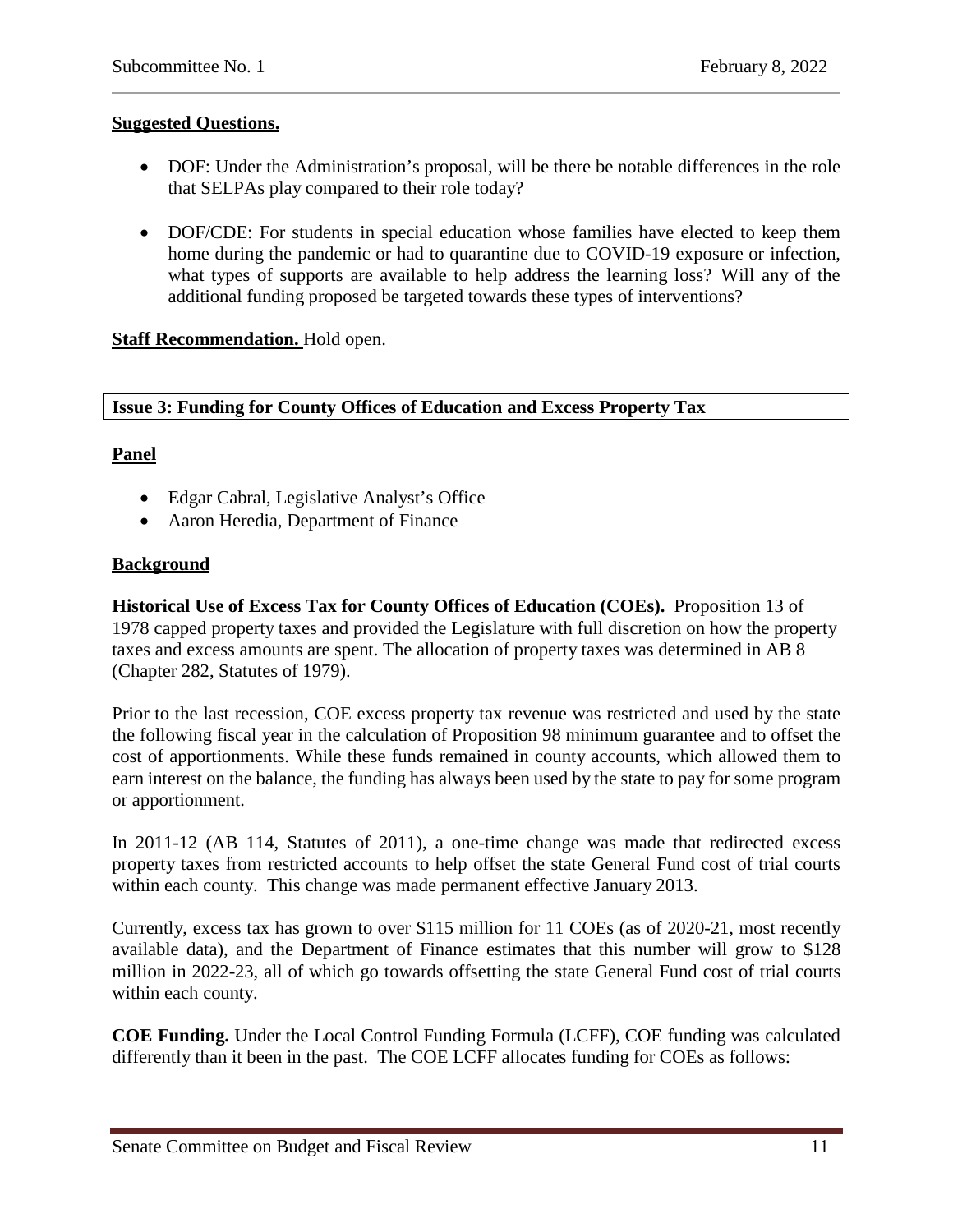- A COE operations grant based on the number of school districts within the county and the average daily attendance within the county attributable to school districts and charter schools; and
- A COE alternative education grant for instructional services based on the number of students directly served by the COE (students in juvenile court schools, on probation, probation referred, or expelled).

In order to transition to the new LCFF allocation, COEs were provided a hold harmless for their 2012-13 level of funding (including all categorical funds for programs they operated at the time). COEs were no longer required to provide the same services that they had provided in 2012-13, and those COEs whose property taxes do not meet their LCFF targets are provided with state funding.

Some COEs do not receive state LCFF funding because they collect enough property tax revenue in a given year to cover their entire LCFF allotment. In virtually all of these cases, the COEs collect *more* in property tax revenue than their LCFF allotment, otherwise known as a COE's "excess property tax." The figure below illustrates this concept for two COEs with the same annual LCFF allotment of \$100 million. The first COE receives a combination of property tax revenue and state aid to meet its LCFF allotment. In contrast, the second COE receives \$20 million in property tax revenue in excess of what it needs to meet its LCFF allotment. Because the amount of property tax revenue collected can change from year to year, a COE's excess property tax status also can change from year to year.



*Source: Legislative Analyst's Office*